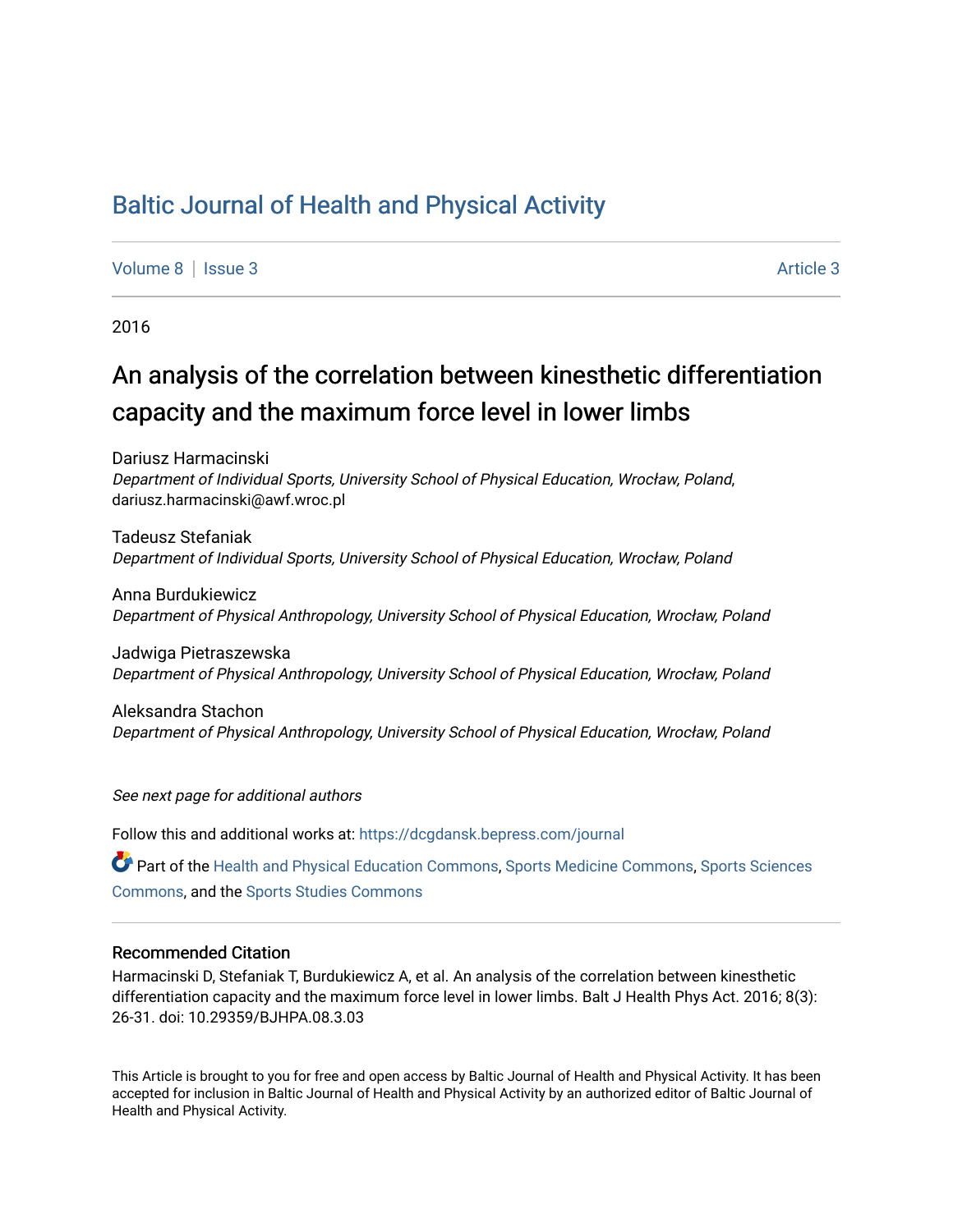# An analysis of the correlation between kinesthetic differentiation capacity and the maximum force level in lower limbs

# Authors

Dariusz Harmacinski, Tadeusz Stefaniak, Anna Burdukiewicz, Jadwiga Pietraszewska, Aleksandra Stachon, Justyna Andrzejewska, Krystyna Chromik, Kazimierz Witkowski, and Jarosław Maslinski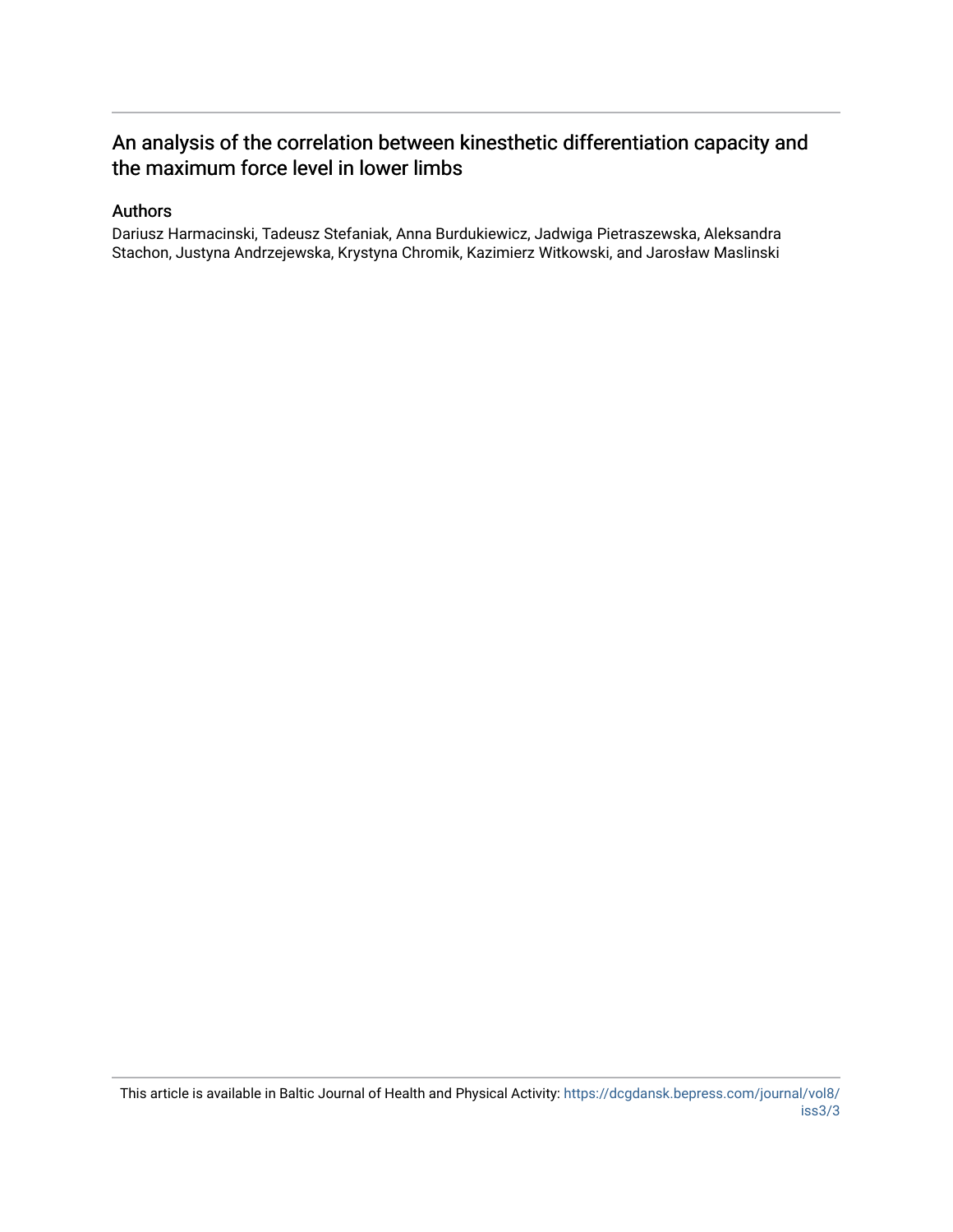**Authors' Contribution:**

- **A** Study Design
- **B** Data Collection **C** Statistical Analysis
- **D** Data Interpretation
- **E** Manuscript Preparation
- **F** Literature Search
- **G** Funds Collection

# **kinesthetic differentiation capacity and the maximum force level in lower limbs Dariusz Harmaciński1 BCDEF , Tadeusz Stefaniak1 ABEG ,**

**An analysis of the correlation between** 

**Anna Burdukiewicz2 ABG, Jadwiga Pietraszewska2 BCG, Aleksandra Stachoń2 BG, Justyna Andrzejewska2 BG, Krystyna Chromik2 BG, Kazimierz Witkowski3 BC, Jarosław Maśliński3 BF**

- <sup>1</sup> Department of Individual Sports, University School of Physical Education, Wrocław, Poland
- 2 Department of Physical Anthropology, University School of Physical Education, Wrocław, Poland
- <sup>3</sup> Department of Combat Sports, University School of Physical Education, Wrocław, Poland

| abstract                |                                                                                                                                                                                                                                                                                                                                                                                                                                                                                                                                                                                                                                                           |
|-------------------------|-----------------------------------------------------------------------------------------------------------------------------------------------------------------------------------------------------------------------------------------------------------------------------------------------------------------------------------------------------------------------------------------------------------------------------------------------------------------------------------------------------------------------------------------------------------------------------------------------------------------------------------------------------------|
| <b>Background</b>       | Among specific coordination abilities, kinesthetic differentiation capacity of movement be-<br>longs to the most crucial factors fostering rational human behavior in the surrounding<br>environment. The capacity is universal - indispensable in nearly all sports disciplines. One<br>of the most important constituent elements of kinesthetic differentiation is the so-called<br>"force sense," defined as differentiation of movement with respect to administering<br>appropriate force. The authors of the study analyzed the correlation between the<br>maximum force level in lower limbs and the accuracy of applying a targeted force value. |
| <b>Material/Methods</b> | The study was conducted on 54 participants, students from the University School of Physical<br>Education in Wrocław. To determine the maximum force (Fmax) and force sense in lower<br>limbs, a specialist device was used, "the characterograph of muscle strength in limbs".                                                                                                                                                                                                                                                                                                                                                                            |
| <b>Results</b>          | The mean force sense was 43.28 N in the participants' left lower limbs, and 58.33 N in the<br>right limbs. The mean maximum force (Fmax) was higher in the right lower limb (897.17<br>N) than in the left one (769.94 N). The correlation coefficient between the variables of the<br>maximum force level and the force sense in the left lower limb was 0.38. The same level<br>of correlation was observed for the right lower limb (0.37).                                                                                                                                                                                                            |
| <b>Conclusions</b>      | The positive correlation observed between the higher level of maximum force and kines-<br>thetic differentiation of lower limbs in students from the University School of Physical<br>Education in Wrocław implies that a training session appropriately planned to raise the<br>maximum force level may positively influence the force sense value.                                                                                                                                                                                                                                                                                                      |
| Key words               | kinesthetic differentiation, maximum force, force sense                                                                                                                                                                                                                                                                                                                                                                                                                                                                                                                                                                                                   |

| article details              |                                                                                                                                                                                                                                                                                                                                                                                                                                                                                                                                                                                                                                                                                                                                                                                                      |  |  |  |  |  |  |  |  |
|------------------------------|------------------------------------------------------------------------------------------------------------------------------------------------------------------------------------------------------------------------------------------------------------------------------------------------------------------------------------------------------------------------------------------------------------------------------------------------------------------------------------------------------------------------------------------------------------------------------------------------------------------------------------------------------------------------------------------------------------------------------------------------------------------------------------------------------|--|--|--|--|--|--|--|--|
| <b>Article statistics</b>    | Word count: 1,621; Tables: 1; Figures: 1; References: 24<br>Received: July 2015; Accepted: June 2016; Published: September 2016                                                                                                                                                                                                                                                                                                                                                                                                                                                                                                                                                                                                                                                                      |  |  |  |  |  |  |  |  |
| <b>Full-text PDF:</b>        | http://www.balticsportscience.com                                                                                                                                                                                                                                                                                                                                                                                                                                                                                                                                                                                                                                                                                                                                                                    |  |  |  |  |  |  |  |  |
| Copyright                    | © Gdansk University of Physical Education and Sport, Poland                                                                                                                                                                                                                                                                                                                                                                                                                                                                                                                                                                                                                                                                                                                                          |  |  |  |  |  |  |  |  |
| Indexation:                  | AGRO, Celdes, CNKI Scholar (China National Knowledge Infrastructure), CNPIEC, De Gruyter - IBR (International<br>Bibliography of Reviews of Scholarly Literature in the Humanities and Social Sciences), De Gruyter - IBZ<br>(International Bibliography of Periodical Literature in the Humanities and Social Sciences), DOAJ, EBSCO - Central<br>& Eastern European Academic Source, EBSCO - SPORTDiscus, EBSCO Discovery Service, Google Scholar, Index<br>Copernicus, J-Gate, Naviga (Softweco, Primo Central (ExLibris), ProQuest - Family Health, ProQuest - Health &<br>Medical Complete, ProQuest - Illustrata: Health Sciences, ProQuest - Nursing & Allied Health Source, Summon<br>(Serials Solutions/ProQuest, TDOne (TDNet), Ulrich's Periodicals Directory/ulrichsweb, WorldCat (OCLC) |  |  |  |  |  |  |  |  |
| <b>Funding:</b>              | This research received no specific grant from any funding agency in the public, commercial, or not-for-profit<br>sectors.                                                                                                                                                                                                                                                                                                                                                                                                                                                                                                                                                                                                                                                                            |  |  |  |  |  |  |  |  |
| <b>Conflict of interest:</b> | Authors have declared that no competing interest exists.                                                                                                                                                                                                                                                                                                                                                                                                                                                                                                                                                                                                                                                                                                                                             |  |  |  |  |  |  |  |  |
| <b>Corresponding author:</b> | Dr Dariusz Harmaciński, University School of Physical Education in Wrocław, al. I.J. Paderewskiego 35, 51-612<br>Wrocław, All-PurposeSports Hall, room 73; tel. 602-331-456; e-mail: dariusz.harmacinski@awf.wroc.pl                                                                                                                                                                                                                                                                                                                                                                                                                                                                                                                                                                                 |  |  |  |  |  |  |  |  |
| <b>Open Access License:</b>  | This is an open access article distributed under the terms of the Creative Commons Attribution-Non-commercial<br>4.0 International (http://creativecommons.org/licenses/by-nc/4.0/), which permits use, distribution, and<br>reproduction in any medium, provided the original work is properly cited, the use is non-commercial and is<br>otherwise in compliance with the license.                                                                                                                                                                                                                                                                                                                                                                                                                 |  |  |  |  |  |  |  |  |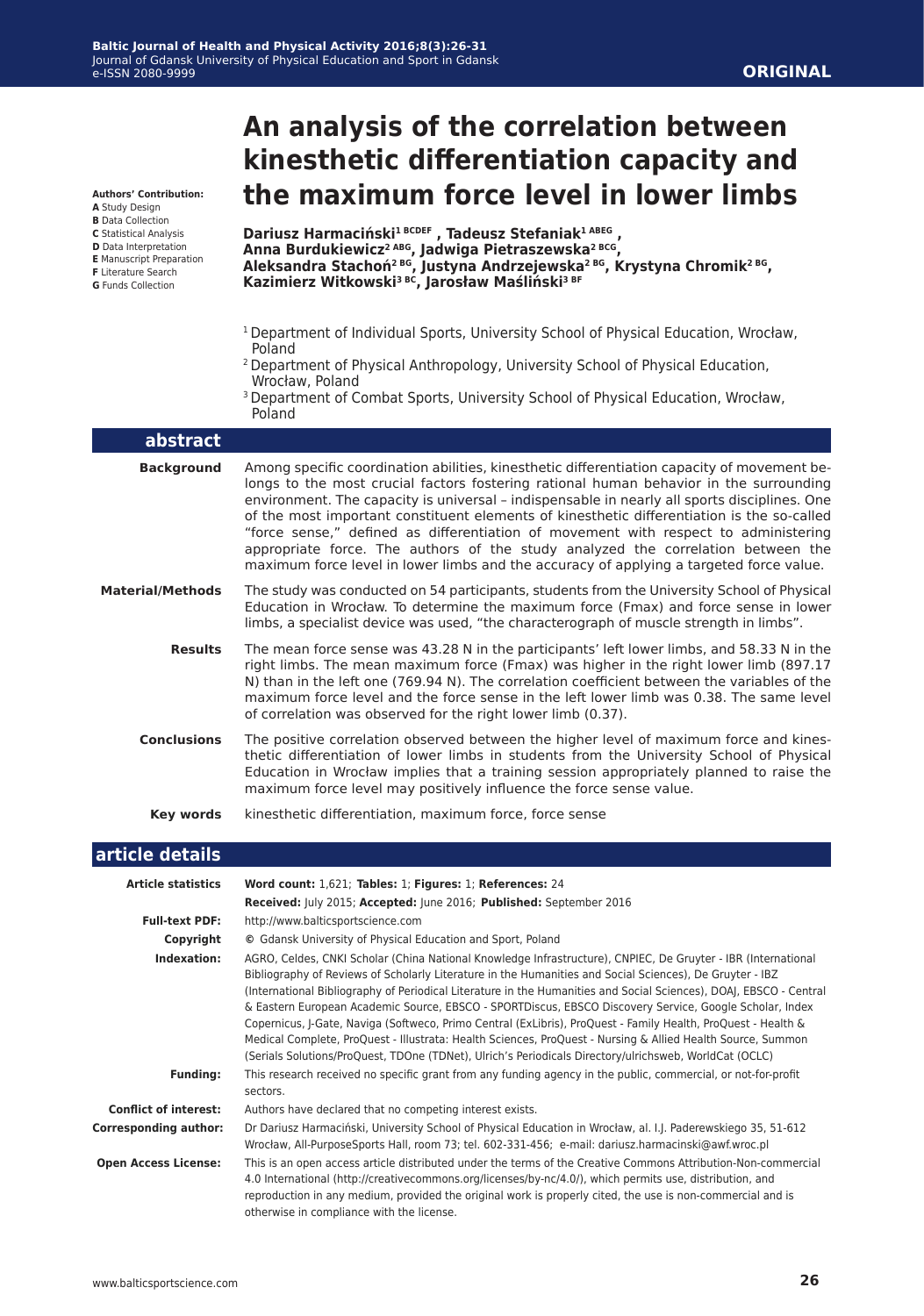# **introduction**

The human capacity to move is conditioned by both management and control of the course of any movement. Gierat and Górska [1] are of the opinion that people who are about to make a particular movement, anticipate it, in their minds planning the movement on the basis of information received through the senses. The process involves a sensory–intellectual analysis of the situation and planning the course of action. When the movement is being executed, its course is compared to what was planned and further activity is modified upon receipt of feedback about the effectiveness of the executive system. This is a multi-layer complex neurophysiological process, whose quality depends on the efficiency and integration of the functions of the central and peripheral nervous systems with regard to movement coordination. This integration entails the following levels: the spinal cord, the brain stem, the cerebellum, the basal ganglia, the cerebral cortex. At the level of both central and peripheral nervous systems, it allows people to choose an appropriate strategy, trajectory or velocity of movement, which translates into higher level of movement coordination [2]. At the same time, according to a number of researchers, among specific coordination abilities, kinesthetic differentiation capacity of movement belongs to the most crucial factors fostering rational human behavior in the surrounding environment [3]. Some authors emphasize the need to develop and use this capacity to increase the effectiveness of each movement [4, 5]. The capacity is universal – indispensable in nearly all sports disciplines, but also essential in daily locomotive activities. Its high level promotes execution of economical movements, according to the rule: 'maximum effect with the least effort.' Differentiation of movement with regard to applying an appropriate force is defined as 'force sense' [6]. At the same time there are claims about the existence of a correlation between force sense and the so-called kinesthetic sense, a basis for movement management in sport and elsewhere. The correlation directly depends on the appropriate level of muscle strength, which conditions the correct posture, fitness and achievement of high sports results [7, 8, 9, 10, 11]. Many authors also observe a correlation between kinesthetic differentiation capacity and accuracy of movements with regard to physical capacity [12, 13, 14, 15, 16, 17]. Bearing this in mind, coupled with, the necessity, enforced by contemporary civilization, of rational stimulation and development of human coordination abilities in particular, the authors of this study decided to analyze the correlation between the maximum force level in lower limbs and the accuracy of applying a targeted force value.

# **material and methods**

The study was conducted on 54 participants, students from the University School of Physical Education in Wrocław. To determine the maximum force (Fmax) and force sense of lower limbs a specialist device was used, 'the characterograph of muscle strength in limbs'. The device consists of a seat capable of linear movement, mechanisms measuring the moment of force of limb pressure, a set of measuring instruments (tensometric sensors and goniometers for measuring the range of motion in knee joints) and a recording-calculating system. During the experiment participants occupied the seat, with their back resting on a firm support. Lower limbs were positioned in designated places on bars of the lever mechanism. Goniometric sensors were attached to knee joints. The participants, by pressing the levers, transferred the pressure onto tensometric sensors. The signal stemming from the pressure was sent from the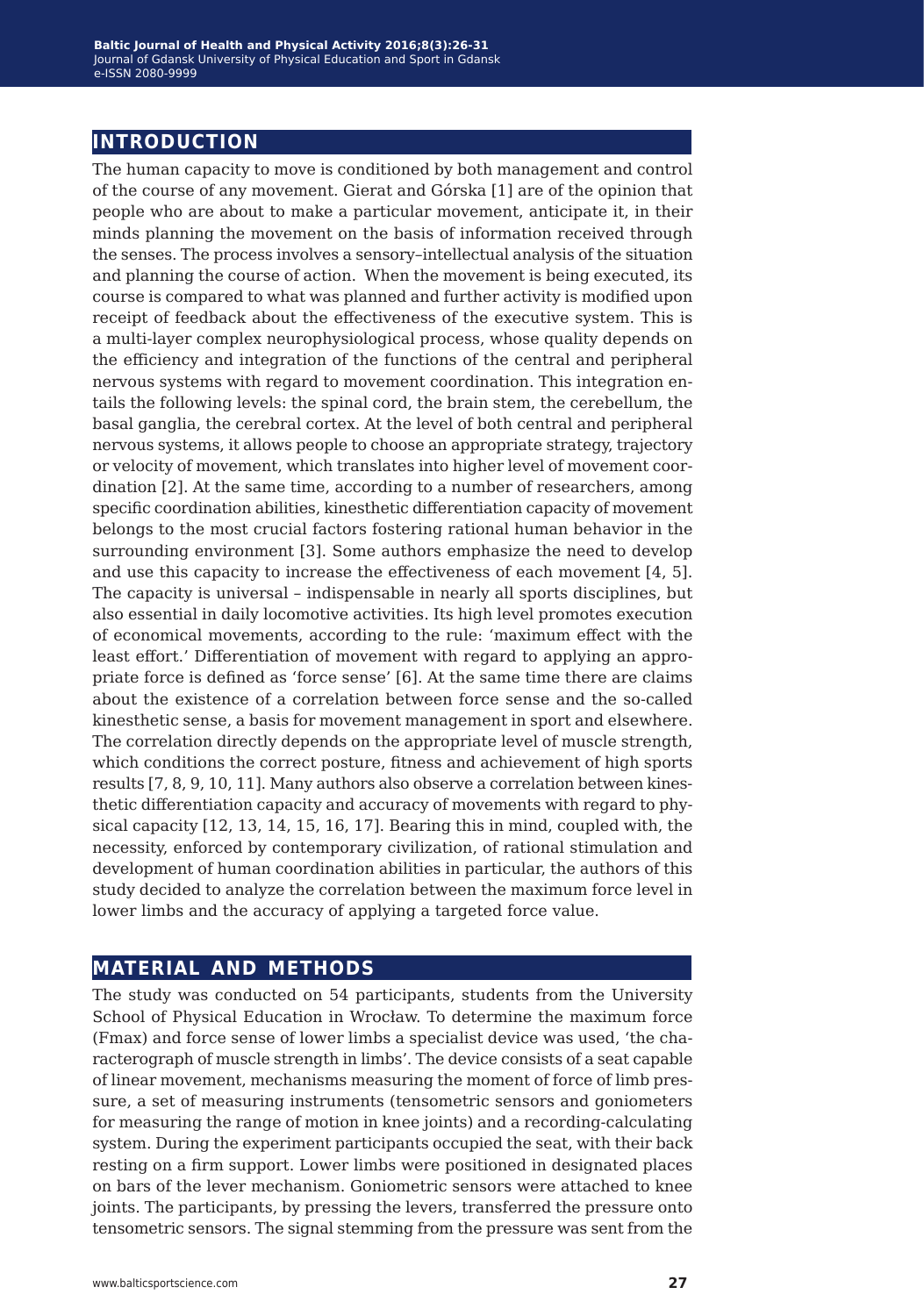sensor to the computer via an amplifier and an AD/DA card. Data analysis was conducted with dedicated computer software. At the beginning of the study the participants generated the maximum force with their left and right lower limb separately. Subsequently, 50% value of maximum force (50%Fmax – the so-called model) was determined in one attempt (with the scale visible). Such a value was proposed since the participants considerably better deal with (are more accurate in) tasks where the replicated forces approach the maximum or the minimum (e.g. 85% or 25%). Then, to allow the participants to develop the ability to optimally apply a targeted force value, in each configuration there were ten attempts with the scale visible and hidden alternately, allowing the participants to use their kinesthetic memory. The experiment proper began with replicating 50%Fmax in five attempts relying on the participants' memory (with the scale hidden), for the right and the left lower limb separately. The force sense in lower limbs in participants was calculated on the basis of the difference between the mean value of 'the model' and the mean of three attempts of replicating 50% of the maximum force with the scale hidden. The material was analyzed with the help of commonly used descriptive statistics methods. The basic characteristics included calculating the means, standard deviations, coefficients of variation as well as the minimum and the maximum. All the calculations for this study were done in STATISTICA 10.0.

### **results**

The results were presented as relative values of the analyzed parameters (Table 1). The mean force sense was 43.28 N in the participants' left lower limb, and 58.33 N in the right limb. The mean maximum force (Fmax) in the right lower limb was higher (897.17N) than the corresponding value in the left limb (769.94 N), but the difference is not statistically significant ( $P = 0.8$ ). The highest maximum force value was 1308 N in the left lower limb and 1530 N in the right limb. The lowest maximum force values generated by participants were 294 N in the right lower limb and 216 N in the left lower limb respectively. The correlation coefficient between the variables of maximum force level and force sense of the left lower limb was 0.38. In the right lower limb the correlation was at the same level (0.37). The results achieved are not statistically significant ( $p > 0.05$ ).

| Variable                                | N  | Mean   | deviation | Standard Coefficient of<br>variation | Minimum | Maximum | Range   | Median | Lower<br>quartile. | Upper<br>quartile | Interguartile<br>range | Skewness |
|-----------------------------------------|----|--------|-----------|--------------------------------------|---------|---------|---------|--------|--------------------|-------------------|------------------------|----------|
| Force sense L abs [N]                   | 54 | 43.28  | 35.11     | 81.13                                | 0.00    | 153.00  | 153.00  | 36.00  | 15.00              | 57.00             | 42.00                  | 1.40     |
| Force sense R abs [N]                   | 54 | 58.33  | 57.15     | 97.98                                | 3.00    | 243.00  | 240.00  | 40.50  | 15.00              | 87.00             | 72.00                  | 1.67     |
| Model F50% Left [N]                     | 54 | 385.17 | 115.53    | 30.00                                | 147.00  | 654.00  | 507.00  | 393.00 | 306.00             | 450.00            | 144.00                 | 0.14     |
| Model F50% Right [N]                    | 54 | 448.39 | 161.76    | 36.07                                | 108.00  | 765.00  | 657.00  | 414.00 | 339.00             | 588.00            | 249.00                 | 0.24     |
| Mean of 3 attempts<br>F50% L [N]        | 54 | 365.56 | 107.19    | 29.32                                | 120.00  | 594.00  | 474.00  | 360.00 | 318.00             | 423.00            | 105.00                 | $-0.16$  |
| Mean of 3 attempts<br><b>F50% P [N]</b> | 54 | 436.61 | 151.82    | 34.77                                | 111.00  | 774.00  | 663.00  | 418.50 | 336.00             | 522.00            | 186.00                 | 0.40     |
| F max L [N]                             | 54 | 769.94 | 230.33    | 29.92                                | 294.00  | 1308.00 | 1014.00 | 786.00 | 612.00             | 900.00            | 288.00                 | 0.14     |
| F max R [N]                             | 54 | 897.17 | 323.85    | 36.10                                | 216.00  | 1530.00 | 1314.00 | 828.00 | 678.00             | 1179.00           | 501.00                 | 0.24     |

Table 1. Statistical analysis of parameters in the study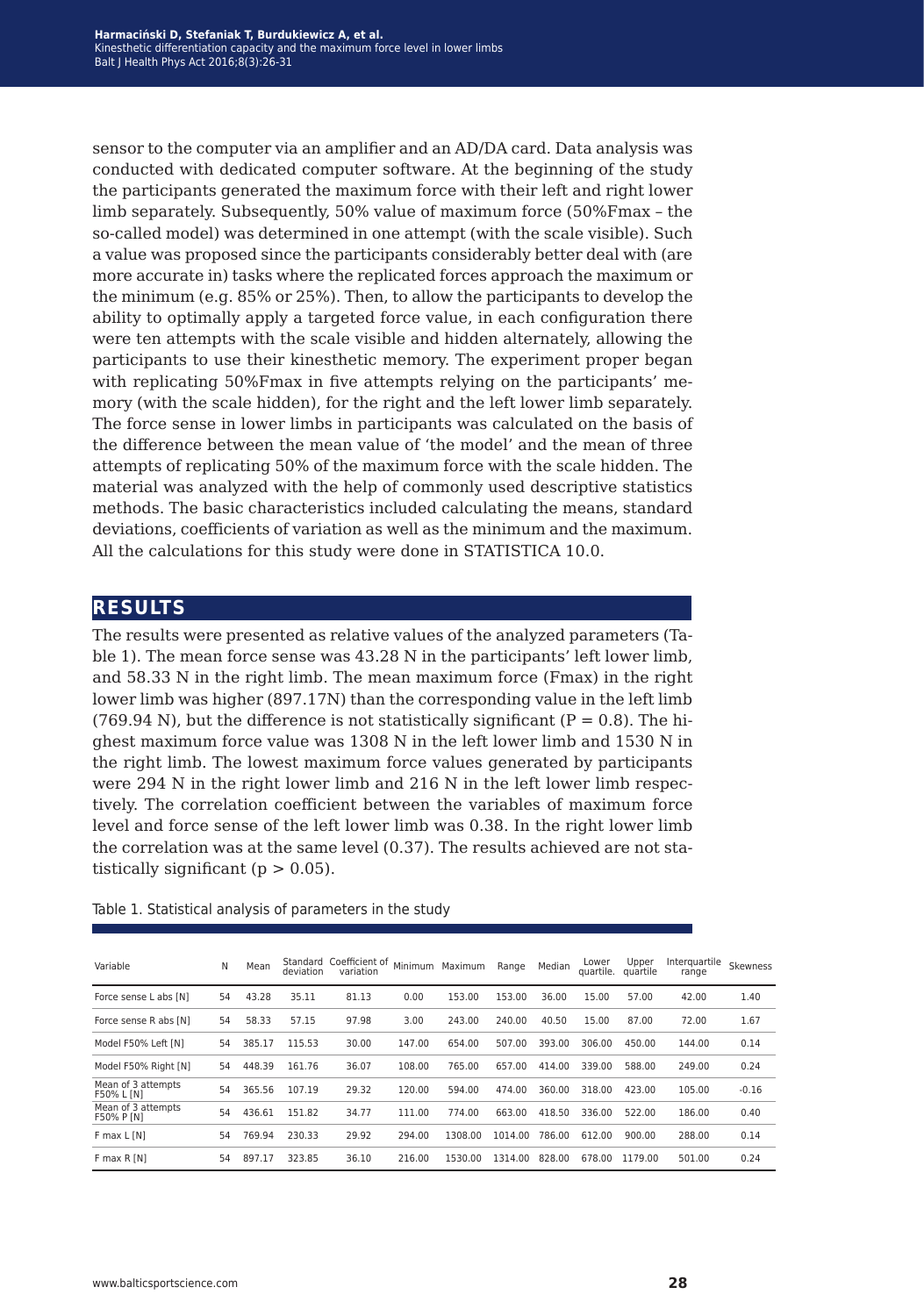



# **discussion**

According to Guilford [18] a correlation coefficient higher than 0.3 but lower than 0.5 signifies a moderate correlation. However, a positive correlation indicates that both parameters will increase or decrease at the same time. It may thus be inferred that an increase in the maximum force generated with the left and the right lower limb will cause an increase in the force sense of these limbs. Therefore, an increase, through appropriate training, of the maximum force level in a limb results in a higher level of kinesthetic differentiation of movements, which can lead to a higher and more effective level of movement management. This is also important in the context of an increased level of proprioception, which in effect signifies an improvement of human locomotive abilities. Recent studies offer proof that adaptation of muscle strength in lower limbs in persons aged 41-71 significantly improves the ability to balance one's body and as a result effectively prevents falls [19, 20]. Research also demonstrates that strength training has an important influence on neurological processes in the human organism [7, 9]. Yet, studies analyzing the direct dependence between kinesthetic differentiation and muscle strength are not conclusive, and researchers opinions vary in this respect [21]. Ljach and Starosta [22], who studied 88 pairs of twins, conclude that force sense is equally dependent on genetic and environmental factors. On the other hand, Szopa [23] claims that proprioceptive sense depends on genetic factors. Starosta [3], in a study devoted to the level of differentiation capacity of muscle strength in a group of 269 primary school pupils from Prešov, observed that the 'force sense' deteriorates and differentiation of the amplitude of movement improves with age. The author ascribes this phenomenon to the compensatory mechanism of various constituent parts of muscle and joint proprioceptors. Deterioration in differentiation capacity of force strength was also observed by Bajdziński and Kos [24] while conducting a study on a group of 113 tennis players. However, Starosta's test revealed an increase in the level of global movement coordination of the participants. The results made researchers speculate why the 'force sense' level decreases with age. Starosta [4] believes that it may be due to lack of early motor education of children which should develop the capacity in question, since it not only determines sports results, but it is also invaluable in daily life and subsequently in professional life. The author claims that athletes with impressive sports results manifest a high level of differentiation capacity of force strength, 'as employment of force sense is an element of effective sports techniques'. The study's results inspired the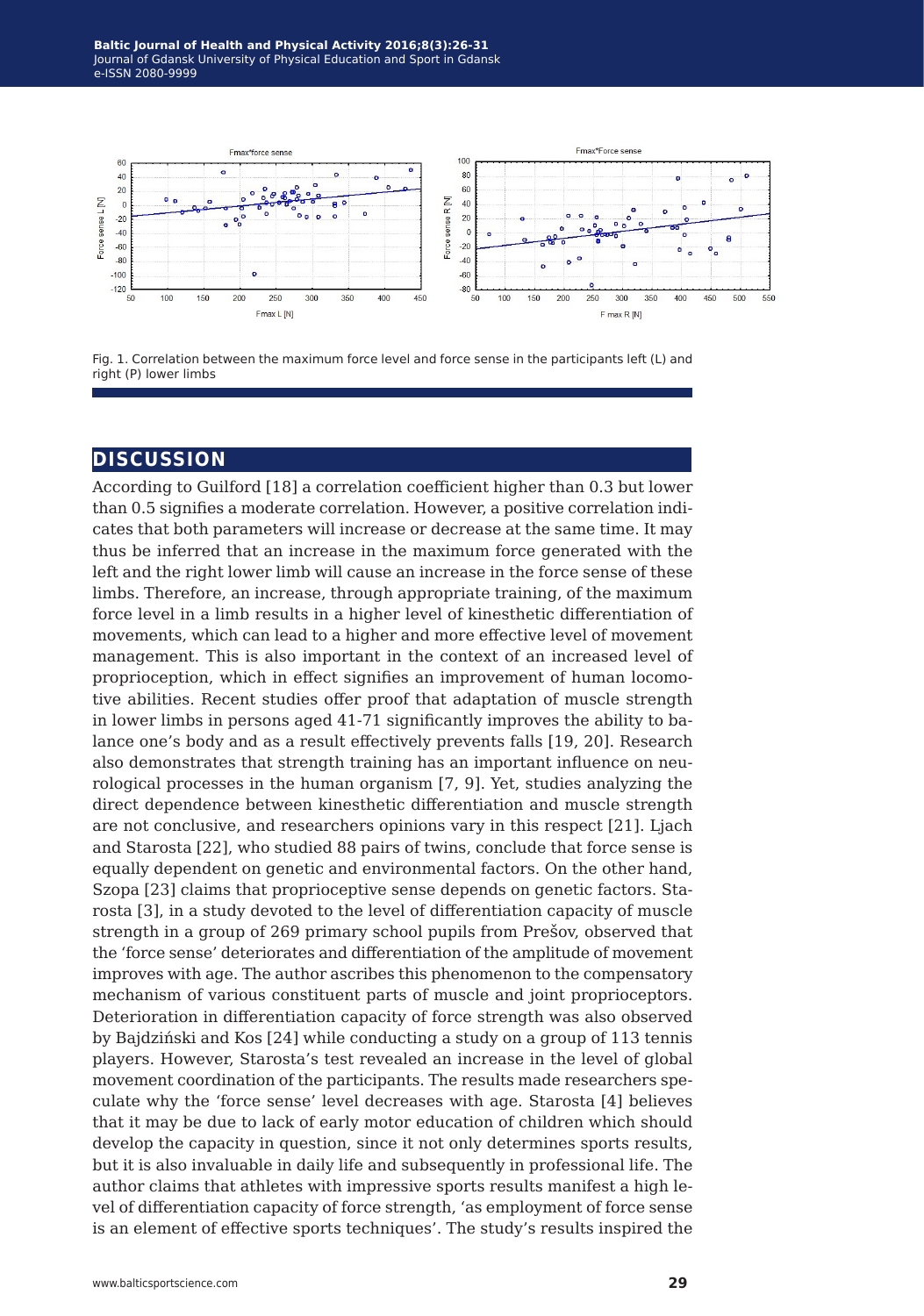authors to conduct further analysis and a long-term experiment with the use of various methods of strength training.

# **conclusions**

The positive correlation observed between the higher level of maximum force and kinesthetic differentiation of lower limbs in students from the University School of Physical Education in Wrocław implies that a training session appropriately planned to raise the maximum force level may positively influence the force sense value.

### **references**

- [1] Gierat B, Górska K. Biopsychiczne podstawy zdolności motorycznych [Biopsychological basics of motor abilities]. Studia nad Motorycznością Ludzką. 1999;5: 33-42. Polish.
- [2] Jaskólski A, editor. Podstawy fizjologii wysiłku fizycznego z zarysem fizjologii człowieka. Akademia Wychowania Fizycznego [Basics of exercise physiology with the outline of human physiology]. Wrocław: Academy of Physical Education; 2002. Polish.
- [3] Starosta W. Globalna i lokalna koordynacja ruchowa w wychowaniu fizycznym i w sporcie [Global and local motor coordination in physical education and sport]. Gorzów Wielkopolski: Osgraf; 2006. Polish.
- [4] Raczek J, Mynarski W, Ljach W. Kształtowanie i diagnozowanie koordynacyjnych zdolności motorycznych [Forming and diagnosis of motor control abilities]. Katowice: Academy of Physical Education; 2002. Polish.
- [5] Starosta W. Correlation between co-ordination and physical abilities in the theory and practice of sport training. In: Blaster P, ed. Sport kinetics; Theories of human motor performance and their reflections in practice. Hamburg: Czwaliga Verlag; 1997, 57-69.
- [6] Rynkiewicz T, Starosta W. Strength differentiation in girls and boys. Biology of Sport, 2002;17:207-216.
- [7] Delecluse Ch. Influence of strength training on sprint running performance. Current findings and implications for training. Sports Med. 1997;24(3):147-156.
- [8] Fleck SJ, Kraemer WJ. Designing resistance training programs. 2nd Edition. Champaign Ill.: Human Kinetics; 1997.
- [9] Czegledy K. Strength in the rehabilitation. In: Proc. 3rd Intern. Conf. On Strength Training, 2002; Hungary, 6-8.
- [10] Kannus P. Isokinetic evaluation of muscular performance: implications for muscle testing and rehabilitation. Int J Sport Med. 1994;15:11-18.
- [11] Meinel K, Schnabel G, Hrsg. Bewegungslehre Sportmotorik. Berlin: Sportverlag; 1998. German.
- [12] Nowacki Z. Zmienność wskaźników manipulacyjnych podczas supermaratonu strzeleckiego. In: Kornecki S, editor. Prace IX Szkoły Biomechaniki. [Volatility of manipulative indicators during shooting supermarathon. Workbooks IX School of Biomechanics]. Zeszyty Naukowe AWF we Wrocławiu. 1991;53:139-147. Polish.
- [13] Nowacki Z, Sobiech KA. Zmiany wybranych parametrów biomechanicznych, biochemicznych i fizjologicznych u maratończyków – debiutantów [Changes of the selected biomechanical, biochemical and physiological parameters by marathon runners – beginners]. Wychowanie Fizyczne i Sport. 1991;1: 91-107. Polish
- [14] Golema M, Stefaniak T, Witkowski K. Badanie pamięci eksponowanej siły mięśniowej [Examination of the memory of exposed muscle strength] In: Dworak LB, editor. Materiały XIII Szkoły Biomechaniki. Monografie AWF w Poznaniu Nr 330 [Materials XIII School of Biomechanics. Monographs of Physical Education in Poznan No 330]. Poznań: AWF; 1996, 209-214. Polish.
- [15] Starosta W. Nauka o ruchach człowieka w systemie nauk o kulturze fizycznej [Science of human movements in the system of physical education]. Medycyna Sportowa. 2001;17:143-151. Polish.
- [16] Stefaniak T. Dokładność odtwarzania zadanej siły przez zawodników sportów walki [Force accuracy by the martial arts competitors]. Wrocław: AWF; 2008. Polish.
- [17] Zatoń M, Błacha R. Kompleksowa metoda oceny wrażliwości mięśniowo-dotykowej [A comprehensive method for assessing the sensitivity of musculoskeletal touch]. In: Problemy badawcze w lekkoatletyce. III Konferencja naukowa [Research problems in athletics. III Scientific Conference]. Wrosław: Akademia Wychowania Fizycznego; 1997, 175-181. Polish.
- [18] Guilford JP. Fundamental Statistics in Psychology and Education. New York: McGraw-Hill; 1965.
- [19] Hakkinen K. Neuromuscular adaptation to strength training in middle-age and elderly men and women. In: Hakkinen K, editor. Conference book of International Conference on Weightlifting and Strength Training. Lahti, Finland; 1998, 37-42.
- [20] Ryushi T, Abe T, Ono A. Effect of resistive knee extension training on the limits of stability in middle aged and elderly persons. In: Hakkinen K, editor. Conference book of International Conference on Weightlifting and Strength Training. Lahti, Finland; 1998, 219-220.